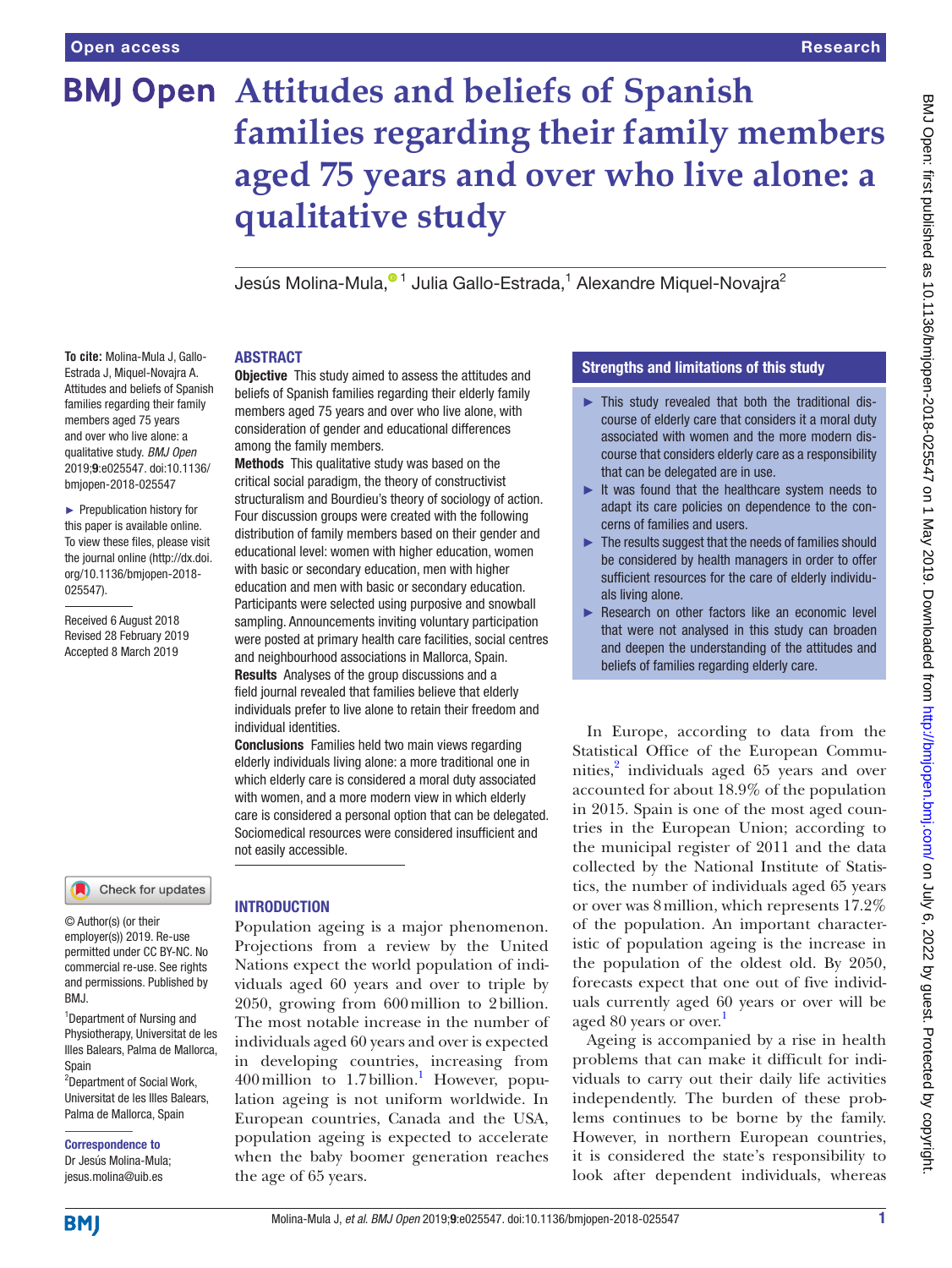in southern European countries, it is viewed as a family responsibility.<sup>[3](#page-9-2)</sup>

According to de Ussel,<sup>[4](#page-9-3)</sup> in Spain, the true 'social affairs ministry' is the family; the family helps with illnesses, raises children, takes care of elderly family members and provides support in times of need. The family even provides support and care to hospitalised relatives. Yet, clearly, this care is not shared equally between all family members, with men only slowly becoming involved in care responsibilities.<sup>56</sup>

In caring for the elderly, when factors related to gender cross with those related to class, the 'double biography' of Spanish women is intensified. On the one hand, more traditional women who do not work outside the home and have fewer economic and educational resources take on the role of a double caretaker (of the home and family), but on the other hand (and increasingly more so), professional women with more resources spend less time devoted to the home and dependent individuals. This phenomenon is produced in parallel with a social change in family relationships and in how individuals deal with caring for elderly individuals.

According to Martín,<sup>[7](#page-9-5)</sup> family relationships, especially those between children and parents, involve commitments based on modernity (individualism and preservation of freedom) and tradition (unconditionality and obligation). This finding reveals the decreasing tendency of elderly individuals to prefer family.<sup>[8](#page-9-6)</sup> Faria et al<sup>[9](#page-9-7)</sup> examined the intergenerational differences that influence the type of care provided by family members to their dependents. The authors reported differences in the understanding of the concept of care and the responsibilities assumed by each family member. Furthermore, the larger the differences in age between relative caregiver and elderly, the more care services were contracted for their care.

A study by Ayalon $10$  analysed the discourse of older people and their adult children with regard to old age and ageing. The author observed that the elderly considered the care of elderly family members to be a responsibility, whereas the children believed that the care of care of elderly family members was no longer as much of a responsibility and they preferred to hire services for care. This finding is evidence of a generational paradigm shift in how care for the elderly is understood.

The number of elderly individuals living alone is increasing steadily, but this fact does not necessarily imply that these elderly individuals are living autonomously. Disability is not uncommon in single-person households.<sup>11</sup> One of the most important factors that make it possible for elderly individuals to continue living alone is their family and social relationships. Therefore, even though they no longer live with their children, elderly individuals living alone still have care needs, and in many cases, they have family support. These elderly individuals prefer to live alone, with families often establishing a 'close' relationship without living together. This phenomenon is known as 'intimacy at a distance', $12$  p. 108). Understanding the

attitudes and beliefs of families regarding this living situation is important for identifying the nature of support required for elderly individuals living alone.

Wilson<sup>13</sup> found that in this type of relationship the family often limits the freedom of the elderly individual; the children are very controlling, opposed to change, and tend to disapprove of activities that may involve risk. Yet, despite the social and economic pressures that dominate family life, in Europe, intergenerational solidarity among families is maintained.<sup>14</sup> Walker *et al*<sup>[15](#page-9-13)</sup> interviewed 23 families of elderly individuals who lived alone and found that the latter were somewhat resistant to being helped by their family members. Furthermore, it was found that elderly individuals who lived alone experienced isolation in certain times of need due to a lack of access to effective communication channels between themselves and their family members.

The present study aimed to assess the attitudes and beliefs of families regarding their family members aged 75 years and over who live alone, with consideration of gender and educational differences among the family members. Caring for elderly individuals facilitates growth by: (A) bringing dignity to the care process; (B) including, elaborating on and teaching about the life cycle; (C) diminishing the gap between theory and practice of end-of-life care; (D) identifying new values; and (E) creating a multidimensional environment that promotes positive individual, family and social experiences in the ageing process.<sup>16</sup>

We employed Pierre Bourdieu's theoretical perspective. Bourdieu opens up a new field of possibilities for understanding the influences of social roles and status on elderly individuals' preference to live alone. Although this study belongs to a broader one that analyses the factors that determine the permanence at home of elderly people living alone, this work explores the beliefs and attitudes of families regarding their family members aged 75 years and over who live alone, with consideration of gender and educational differences among the family members.

#### Materials and methods

This study employed a qualitative methodology that assumes an open listening position to social discourse. The study was based on the critical social paradigm, guided by the theory of constructivist structuralism and the concept of sociology of action from the theoretical approaches proposed by Bourdieu.<sup>17</sup> This methodology helps to construct categories of analysis that can account for the existing social discourse. Additionally, this study followed the recommendations of the Standards for Reporting Qualitative Research.

The critical social paradigm considers that social structures can be a source of oppression for some social groups. [18](#page-9-16) This study attempted to derive an approximation of the evolution of the family structure to understand the nature of the social support available. Additionally,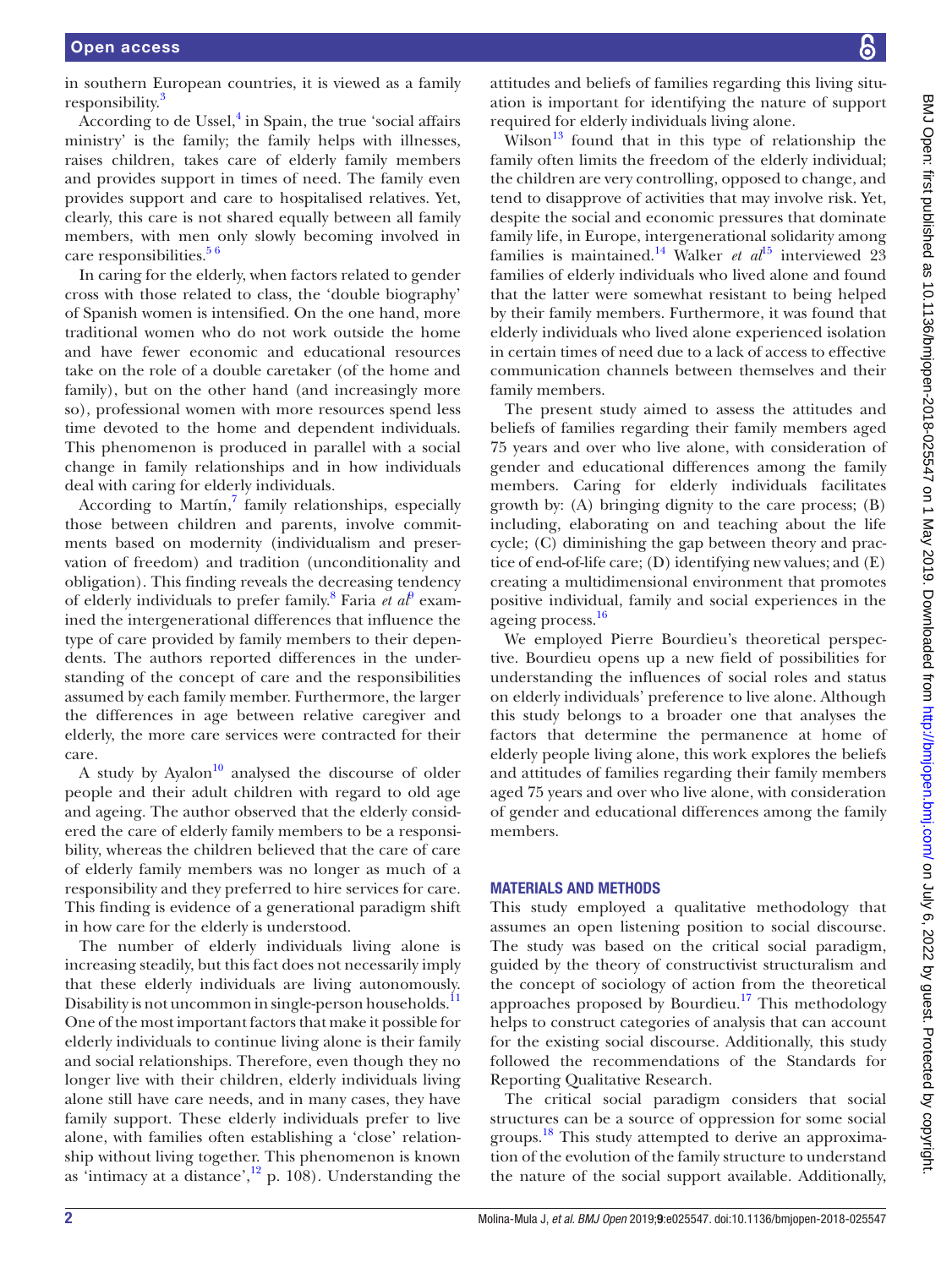this study attempted to identify the unmet support needs of elderly individuals.

Bourdieu's theory helps us to understand the experience of loss of autonomy that is partly inherent to ageing. According to this theory, loss of autonomy produces a disposition in terms of symbolic capital that leads to the occupation of a low position in the social space, which in turn limits the possibilities of manipulation of the physical space and the body itself. The domination of individuals is therefore inscribed in a structure that reproduces the conditions required to maintain their status through the predispositions that guarantee it.<sup>[19](#page-9-17)</sup>

Bourdieu analysed the influence of cultural goods on the differentiation of individuals into classes. Accordingly, level of education, social class and gender are considered to allow the prediction of an individual's adaptive capacity[.19](#page-9-17) For this reason, the research focused on gender and level of education in the selection of participants.

#### Participant selection

Family members of elderly individuals aged 75 years and over who were living alone in Mallorca, Spain, participated in discussion groups. Four discussion groups were organised, comprising 18 women and 15 men aged between 33 years and 68 years, who directly cared for or were the person of reference for elderly individuals aged 75–99 years.

To meet the proposed aims of the study, the discussion groups were created based on gender and level of education, as these variables show a differential effect on the perception of autonomy in the home. The distribution in the discussion groups was as follows: women with higher education (WHE), women with basic or secondary education (WBE), men with higher education (MHE) and men with basic or secondary education (MBE). According to Bourdieu (2000), culture shapes individuals through gender, which in turn affects the perception of everything else.

The inclusion criteria for the selection of participants were as follows: (A) being a woman or a man with basic or secondary education, or higher education (from start of university studies and including basic and media studies), (B) being a relative of an elderly individual aged 75 years or over, (C) having any family relationship with the elderly individual and (D) the elderly individual had been living alone for more than 6 months.

It is worth noting that these family members were the first generation to experience massive incorporation of women into the job market outside the home, to belong to smaller families and whose family members were more geographically scattered, all of which are determining factors of the task of caring for a family member. The need for care stems from the need to protect the vulnerable. It is based on the notion that family health is measured by the family's ability to cope with the problems of its members[.19](#page-9-17)

In order to acquire participants, announcements were posted at primary healthcare centres, social centres and

neighbourhood associations to attract volunteers. Subsequently, volunteers who showed interest were selected using snowball sampling, according to the inclusion criteria mentioned above.

The participants personally received an informed consent form with a study information sheet, which included the details of the study objectives, data collection methods and their rights regarding the protection of their personal data. The discussion group was scheduled once the participants had signed the informed consent form. It was conducted at the authors' university. All sessions were audio recorded. Once transcribed, the audio was destroyed, and all data were deidentified. In the process of triangulation, the participants checked whether the transcripts and codes created corresponded to what they had said.

#### Data analysis

Discourse analysis was used to explore the life contexts of the participants from Bourdieu's theoretical perspective.<sup>17</sup> According to this perspective, old age is characterised by social constructions that influence the ways in which individuals understand their relationships. Discourse analysis is a qualitative analysis of discursive coherence (spoken and textual) in a certain social context, where the individual's use of language is considered to have constructed different versions of this social context[.20](#page-9-18) It explores how expressions are used according to the resources and functions of each group member. The data analysis consisted of interpreting the transcripts and their implied significance. Accordingly, systematisation was established that constituted the basic analytical process through data reduction, data disposition and transformation, and subsequently obtaining results and verifying conclusions.<sup>21</sup>

Discourse analysis allows the researcher to focus on the meanings of the participants' communication and to interpret these meanings in light of sociocultural influences and customs.<sup>22</sup> The present study examined family members' perceptions about their elderly family member who lived alone, by interpreting their use of language and the meanings expressed. In addition, this discourse analysis encouraged the researcher to focus on the meanings transmitted by the participants and identify hidden and implicit discourses in their modes of description, explanation and interpretation.<sup>22</sup>

The use of language was defined as a functional and deliberate action. The human being chooses language as a mode to describe social norms. These norms are a part of cultural determination. Subsequent approaches advance from the consideration of 'sociolinguistic interactions', through the 'ethnography of communication', to the 'pragmatic' and 'variations of analysis'.<sup>[23 24](#page-10-1)</sup>

The systematic analysis conducted in this study involved the following steps or phases<sup>25 26</sup>: (1) obtaining information through systematically recording field notes and documents pertaining to the discussion groups; (2) capturing, transcribing and ordering information,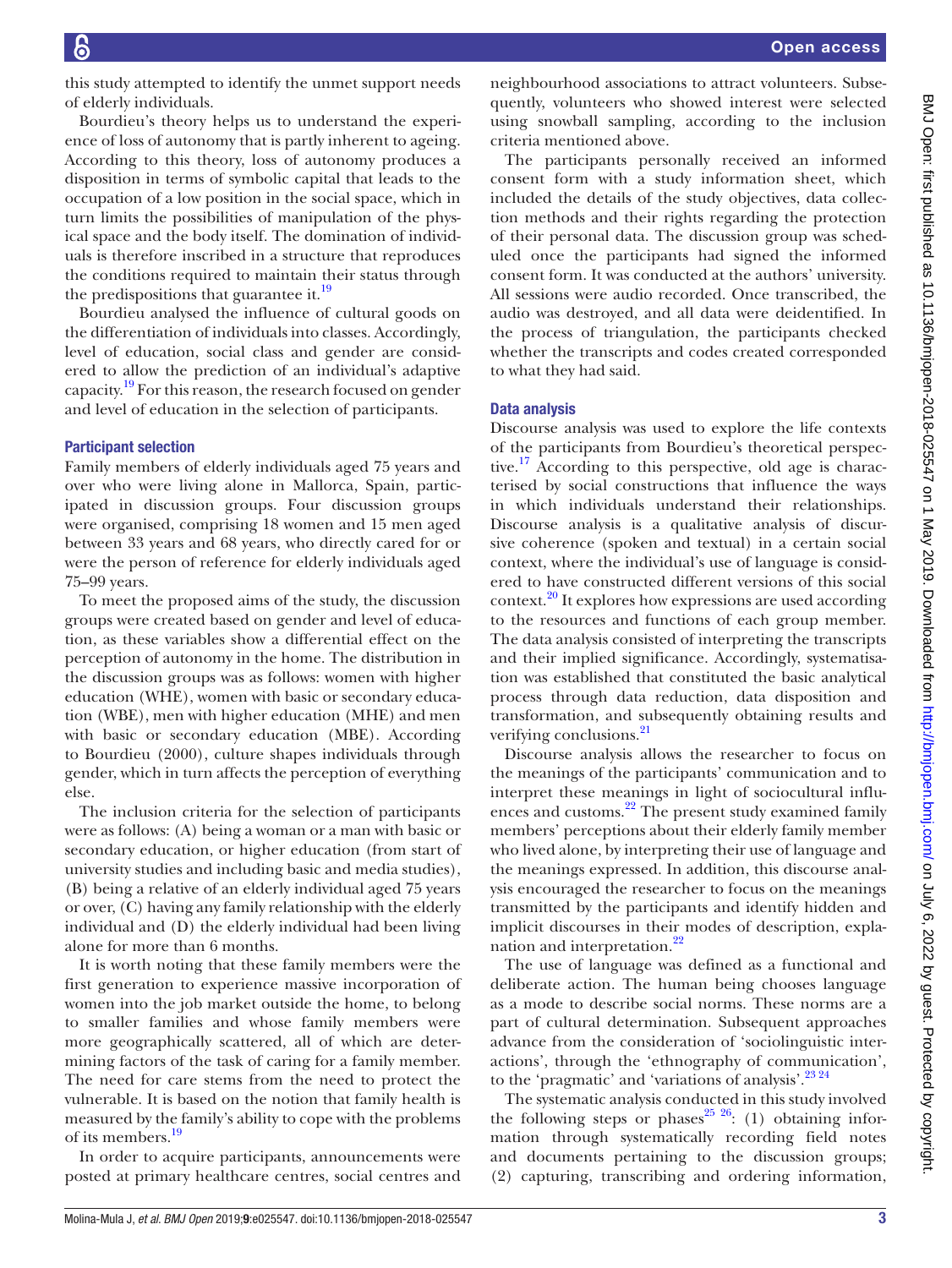<span id="page-3-0"></span>

| <b>Table 1</b> Transcription techniques used      |                               |  |
|---------------------------------------------------|-------------------------------|--|
| <b>Element</b>                                    | <b>Transcription notation</b> |  |
| Silence $>3s$                                     | (Silence)                     |  |
| Silence $<$ 3 s                                   | .                             |  |
| Laugh                                             | (Laugh)                       |  |
| Laughter interviewer,<br>interviewee and observer | (All laugh)                   |  |
| Accounts                                          | Literal transcription         |  |
| Doubtful attitude                                 | (doubt)                       |  |

including electronically recording (recording in digital format) the discussions; and (3) coding the information in order to group the data into categories based on the ideas, concepts or similar topics discovered by the research team. Codes are labels that allow units of meaning to be assigned to descriptive or inferential information compiled during a study. The grouping and unfolding of the condensed pieces provide a basis from which to draw conclusions. Additionally, the researchers and their team maintained a field journal as part of the reflexive process and to record observations made during the meetings.

Methodological rigour was achieved by maintaining the field journal. The steps and decisions involved in conducting the discussion groups were described in the journal. The discussion script was developed based on the objectives of the study and the thematic categories that emerged during the literature review. Various tactics, such as facilitation/animation, reaffirming and repeating questions, clarification of the concepts asked and recapitulation, were used to collect rich data. The transcription included notations to represent silence and other aspects of the discourse [\(table](#page-3-0) 1).

The triangulation process consisted of the delivery of transcripts of two discussion groups to each member of the research team and subsequent discussions on the same through three meetings. It began with an initial inductive analysis without pre-established categories or codes, although the topics described in the literature review and the objectives of the study were considered as references. We then decided on certain categories that encompassed these discourses, and an approximation of the codes for each category was made according to the different discursive positions. The comments collected increased the methodological rigour of the research and provided key elements for subsequent categorisation of the data.

Next, the refined and sensitive discourse analysis phase began. This process allowed the division of each code into different discursive positions on the phenomenon being studied, as well as the configuration of a series of relationships (associations, causal and transitive) between the different codes based on the factors determined by previous studies on this topic.

<span id="page-3-1"></span>Table 2 Sociodemographic characteristics of the discussion groups

| <b>Discussion</b><br>group | Gender | <b>Educational level</b>        | <b>Participants</b> |
|----------------------------|--------|---------------------------------|---------------------|
|                            | Female | Basic or secondary<br>education | 10                  |
| 2                          | Female | Higher education                | 12                  |
| 3                          | Male   | Basic or secondary<br>education | 8                   |
|                            | Male   | Higher education                | 10                  |

Following the above-mentioned processes enabled us to meet the criteria used to assess the methodological rigour of our study. As suggested by Morse $^{27}$  and Guba and Lincoln, $18$  these criteria include credibility, auditability and transferability.

This study was funded by the Spanish Health Research Fund (*Fondo de Investigación Sanitaria*) of the Carlos III Health Institute, which reports to the Spanish Ministry of Economy and Competitiveness (PI09/90248). This study complied with the Ethics Code of Good Practice for health research and current legislation in terms of confidentiality of data. Informed consent was obtained from all participants before the commencement of the study.

# Participant involvement

The participants (family members of elderly individuals aged 75 years and over and living alone) were involved in the development of the interview script, the discussion groups and the triangulation of the results. With regard to the triangulation of the results, some participants reviewed the transcriptions of the groups and the codes and categories for accuracy.

# **RESULTS**

A total of 40 participants were divided into four discussion groups based on gender and educational level. The WBE group consisted of 10 women, the WHE group consisted of 12 women, the MBE group consisted of 8 men and the MHE group consisted of 10 men [\(table](#page-3-1) 2).

### Sociodemographic profile of family members of individuals aged 75 years and over who live alone

Participants in the WBE group were aged 33–68 years. Their educational levels included high school and vocational training. Their professions included administrative service, housewife, hospitality (unemployed), clinic assistant, yoga instructor and cook. They were the primary family members responsible for the care of individuals aged 77–99 years. The relationships with the individuals they cared for were daughter, aunt, friend, mother-in-law and father-in-law. The elderly individuals had lived alone for 3–18 years. The family members considered the level of autonomy of the elderly individual they cared for as the following: 'fairly dependent', 'partially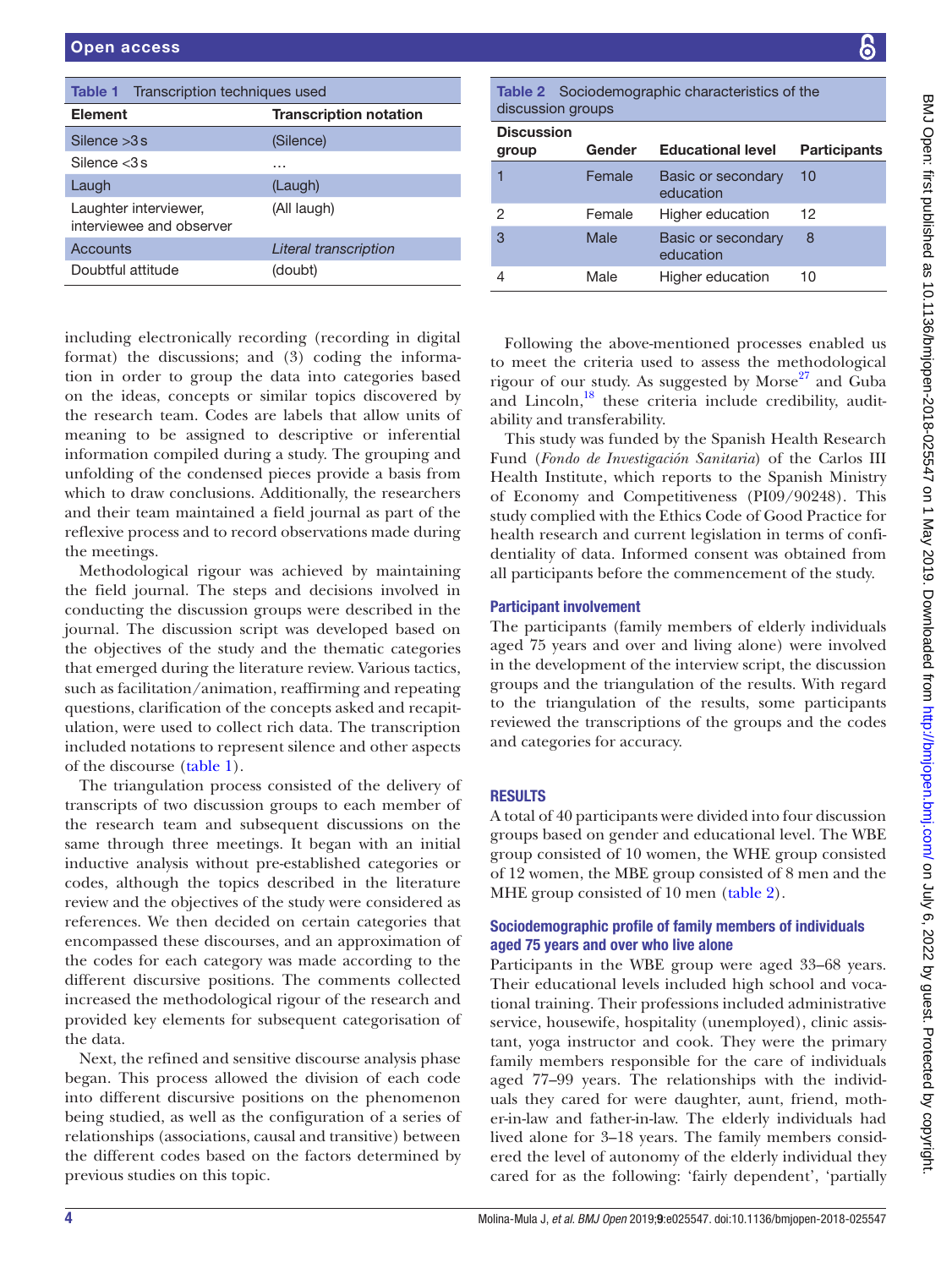dependent', 'mildly dependent', 'autonomous' and 'very autonomous'.

Participants in the WHE group were aged 37–58 years. They had completed degrees in psychology, law, pedagogy, philology, nursing or teaching. They practised as a psychologist, nurse, civil servant in an autonomous community, professor, lawyer and linguistic advisor. They were the primary family members responsible for the care of individuals aged 75–88 years. Their relationships with the elderly individuals they cared for included mother, aunt, father and mother-in-law. The elderly individuals had lived alone for 3–32 years. The family members considered the level of autonomy of the elderly individual they cared for as the following: 'high', 'needs partial help', 'has typical age-related losses' and 'has symptoms of dementia'.

Participants in the MBE group were aged 38–59 years. Their educational qualification included administrative assistant training, professional training and undergraduate-level and graduate-level schooling. Their professions included caregiving professional, service sector, administrative service, actor, flight attendant and graphic designer. They were the primary family members responsible for the care of elderly individuals aged 75–87 years. For all these participants, the elderly individual they cared for was their mother, who had lived alone for 6 months to 24 years. The family members described the level of autonomy of the elderly individual they cared for with the following terms: 'pluripathology', 'mobility problems', 'is dependent', 'presents significant weight loss and pain' and 'has vision problems'.

Finally, participants in the MHE group were aged 37–59 years. They had degrees in music, philosophy, economics, physiotherapy, engineering, computer science and nautical sciences. They worked as a professor, fiscal adviser, industrial engineer, telephonist, electrician and bank employee. They were the primary family members responsible for the care of elderly individuals aged 75–89 years. The relationships with the elderly individuals they cared for were father or mother. The elderly individual had lived alone for 10 months to 20 years. The family members described the level of autonomy of the elderly individual they cared for as the following: 'very autonomous', 'completely independent', 'independent', 'acceptable', 'has mobility problems' and 'is dependent outside the home'.

Analysis of the categories and codes of the discussion groups In the following sections, we present the results of the analysis of the family discussions produced in the groups and the observations of the meetings to address the aims of this study. We also present examples of quotes from the aforementioned discussions.

To systematise the analysis in relation to the study aims, the groups were spatially located on two axes; the first was level of education to determine strategies related to delivering care and family members' experiences with the use of resources; the second was the types of families the

participants belonged to, either traditional or modern, which could be related to the feelings of obligation or volition in delivering care. The main elements that described the attitudes and beliefs of family members regarding elderly individuals living alone fell into the following three main categories: (1) staying at home; (2) aspects of caring; and (3) use of social services and other resources.

# Staying at home

The participants shared the opinion that elderly individuals prefer to live alone in their own homes, identifying *the home as an area of freedom and power*. Irrespective of educational level, they believed that if their elderly family member did not live alone, the elderly family member would not be able to fully preserve his or her autonomy and decision-making authority.

Family members of elderly individuals regarded the elderly individuals as survivors possessing strength and a sense of power that they wanted them to continue to have, even over the caregiver. Women in these families commented on the debate over the authority parents have had in patriarchal families, and they were aware that the parents wished to maintain that authority.

She doesn't want to have anything to do with anyone who could go into her house to take care of her…. When I've been in the house for over twohours, I notice that I'm disturbing her. (A participant from the MBE group)

The thing is, I think they don't want to leave their home; they would lose this status they have, of being in command. (A participant from the MBE group)

These family members perceived that the elderly individual preferred any sort of help that would enable him or her to *continue living alone*, as opposed to living with the family or living in an elderly care facility:

My mother… I think this thing of moving from her house—as well as wanting to live in her own home—I think what she is afraid of is being a bother, of not having her own place. (A participant from the MBE group)

For us, a home would be safer, but it's what she wants, to stay in her own home with her friends. (A participant from the MHE group)

These family members considered how staying at home called for carrying out *changes to adapt to ageing* and to ensure the protection of the elderly individuals both inside and around the home. Negotiating these changes was considered the best option, but negotiation was viewed as a challenge for the family members. Some measures entailed limits and loss of freedom for the elderly individual. A certain gap was also clearly observed between the times when the family and the elderly individual perceived a loss of physical autonomy and when they considered it necessary to initiate a new model of care.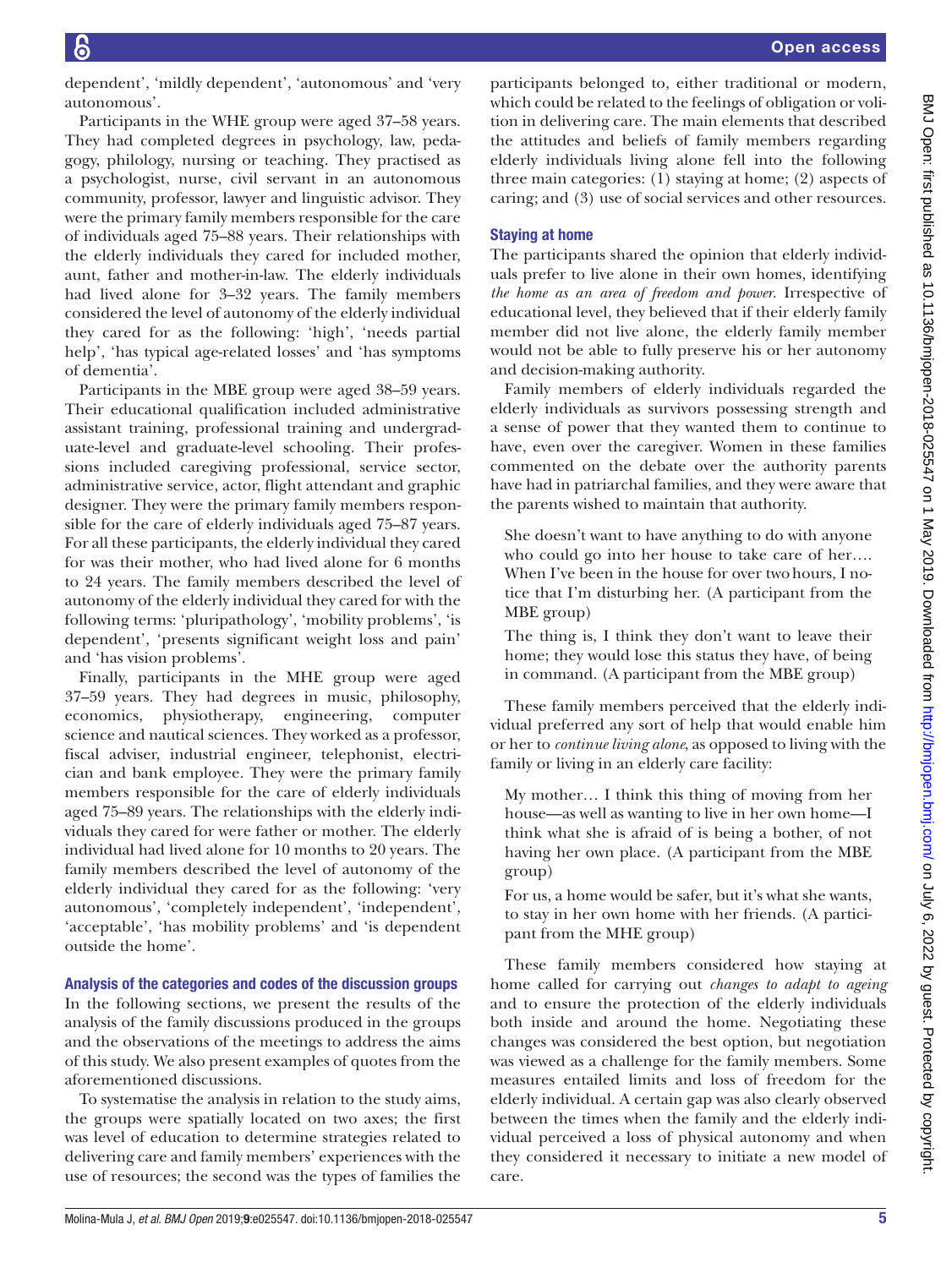#### Open access

What you want to give your parents, which is also a benefit, even though they don't understand it like that, is when you have to go back to what I said before: negotiating, fighting, arguing. (A participant from the MBE group)

The difficult part is piecing together what we want and what they want. (A participant from the WHE group)

Elderly individuals and family members had *different perceptions of the autonomy of the elderly individual*. Family members considered preservation of age-appropriate mental and physical faculties essential to allowing the elderly individuals to continue to live alone.

I find that an individual can live alone when both their mental and physical faculties are good…. It is more important for them to be right in their head. (A participant from the WBE group)

Participants in the WBE group expressed concerns regarding the ability of the elderly individual to cope with potential risks. They believed that the elderly individual tended to minimise problems, overestimate his or her abilities and put off solutions. Therefore, these family members justified overprotective behaviours.

Those crafty comments of, 'since I'm self-sufficient and always have been very independent I'm going it alone …'—that always gave her a lot of security. She felt good, they feel useful. (A participant from the WBE group)

She takes advantage of the opportunity to do all this when she's alone; when she's alone, I think, her [independent streak] comes out. (A participant from the WBE group)

However, participants in the MHE group focused on the freedom of elderly individuals to decide and assess their own abilities.

At 65, when my father died…, we had our first strong clash to understand what my mother could or was able to do living alone…. With her, we sorted out everybody: 'you do this, you the medical part, you the economic part, you the company'. (A participant from the MHE group)

You always have this worry, you often have to slow them down, because they think they're still 30 years old. (A participant from the MHE group)

When she got older and started having mobility problems, I also started wanting to control what she did and what she did not do. And she told me… 'I am your mother, and I have raised you, and I know perfectly what I must and what I have to do at every moment… I do not need you to control me…'. (A participant from the MHE group)

Families expressed *concerns about the future*, including concerns about threats to the elderly individual's ability

to continue to live alone and concerns about related changes in the family's involvement as caregivers.

I know he [my father] is 85 years old and is not getting any better [but] getting worse, and then yes, thinking about this situation does make me very anxious. (A participant from the WBE group)

I'm afraid he will get ill, that [he'll have to be taken] out of his environment, [detached]. (A participant from the WHE group)

# Aspects of caring

The families commented on the impact of social and family networks on the disabilities of the elderly individual. Sharing tasks among the caregivers, according to the needs of the elderly individual, made it easier for the elderly individual to continue to live alone.

I was able to make two of my four siblings understand that they had to collaborate with me. (A participant from the MBE group)

Among family members who considered caregiving a *moral duty*, the caregiver was usually a middle-aged housewife. For these family members, isolation of the elderly individual was considered a sign that they had neglected their duty as children, consistent with the discursive position of a social group within a traditional social structure with a subordinate role of wife and daughter, which makes it difficult to set limits. Simultaneously, in continuity with the patriarchal model, the most conservative elderly individuals attempted to and continued to be authoritarian, making the family feel guilty if they had not looked after them.

Being worried sick, I shut the door to her house, and anguish came over me. You feel guilty.… I was very protective of my mother; my mother didn't need so much protection…. She lives to a certain extent the way she wants to. (A participant from the WBE group)

I go every day because otherwise I also suffer, then my aunt too, then I also have my mother-in-law …; but things are going well, so I'm fine. (A participant from the WBE group)

In contrast, some family members held a discursive position along the lines of present-day family relationships, slightly separate from the sense of moral duty, but with an implementation of strategies that cushioned the effect of age-related problems. They did not consider caring as an obligation but tended to share the load with other family members, *hire services* and *set limits.*

I get a call during the night. [My parent says,] 'tomorrow you'll come and give me my pills'. I ask, 'hasn't L. been there?' That's my brother, and [my parent] says 'yes'. I ask, 'why didn't he get your pills ready?' and [my parent] says 'you come, you get them ready, you always get them ready for me'. (A participant from the WBE group)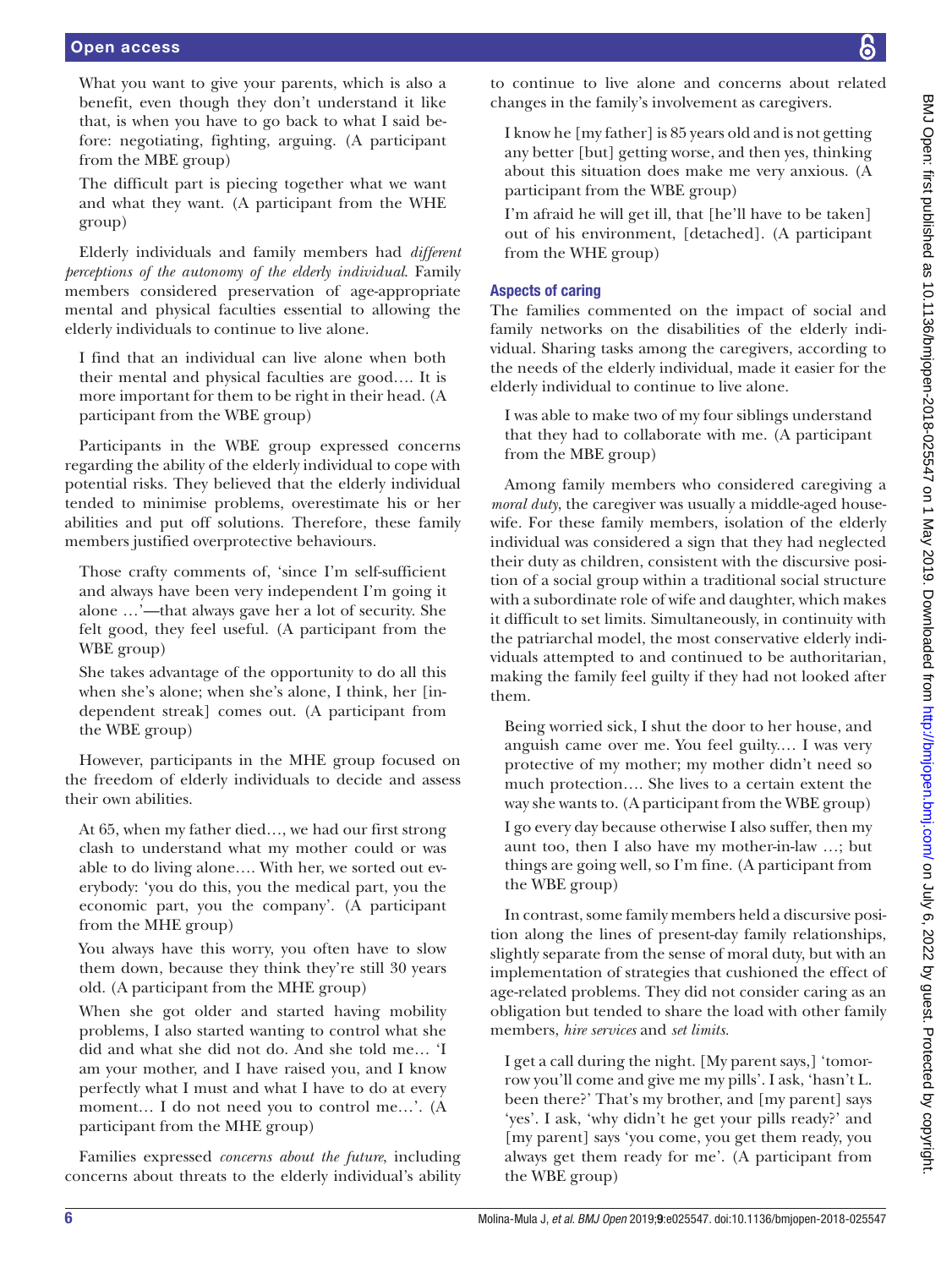Some siblings make a forced visit and others like me, I call my father [and ask] 'Are you alright? Do you need anything?' because I know what I'm doing is to try and respect him. (A participant from the MHE group)

However, concerning the discourse of work as a seemingly immovable activity in the life of men and women, which affects care, we saw an emergence of discourses consistent with the *need to reconcile work and family life.*

The luck I have had since my father died, I have been able to reduce my work to only 75%; then, every month, I have a week I don't work. (A participant from the MBE group)

You can't look after your mother well, you can't look after your children well, your house, your leisure; in other words, everything, coping with everything well is really hard. You always have to neglect one thing more than another. (A participant from the WBE group)

All participants considered it essential to have the *support of other individuals in delivering care*. Women looked for support mainly in the family, while men looked for support in the family and in hired caregivers. Uneasiness regarding the criteria for sharing the load was a frequent topic in the discussions.

In my house, for instance, it would mean being alone from morning to evening. In my sister's house, it would mean being just as alone…. Work is work, and you also need to have a person who can help you. (A participant from the MBE group)

It affects your children, your husband, your work; it affects everything, and until the time comes when your head says, 'M., you can't carry on like this', it's just that it's you next. (A participant from the WBE group)

A consensus was observed among the participants concerning the idea that *elderly women adapt better than elderly men to living alone.* Likewise, the participants considered women to be less demanding care recipients. The participants also declared that if it was necessary to live together, they believed the process would be easier with elderly women than with elderly men.

Men, I think they're more complicated than women [laughter]. I can take my mother into my home, but I think it's easier to talk to them [women]. (A participant from the MBE group)

She's been a widow for a few years. If it were the other way around, I would have had my father living with me for a good few years. (A participant from the MHE group)

We also found evidence of the existence of an asymmetric distribution of power (and its relationship with demands) between the caregiver and care recipient, depending on gender and family ties. The elderly individual makes different demands on each relative according to specific criteria, some of which are based on gender.

She asks me to do some things, she asks my brother to do other things, the same way as s/he asks my sisters to do others. (A participant from the MBE group)

My mother ask[ed] me, 'Are you leaving again? and for a week! Who will take care of the children?' But when [it was] my brother who [had] to leave …? She said, 'That's good, poor thing, because with the amount of work he does'. [laughter]. (A participant from the WBE group)

Participants believed that the gender of the caregiver made a difference in their involvement in delivering care. Women, rather than men, expressed the weight of the duty to care for their children and to care for their elderly parents. Although the request for help on behalf of the elderly individuals is based, in part, on the trust that exists between them, the respondents pointed out that elderly individuals demanded less from male caregivers and from those who have a family.

[I asked], 'What are we going to do with Mum?' I stood firm, and I said, 'You, do you want her in your house?' 'No, because I'm a widower'. My sister-in-law said to him, 'If you want her, you're coming to live here with your mother'. She said to me, 'And you?' I say, 'No…, I'm not going to give up my life to look after my mother.… When the time comes, we'll see'. (A participant from the WBE group)

My mother says that the child cannot be asked to take care of her because he is always working and has to take care of the woman and the children. What about me? I do not have children, I do not have a husband, I do not have a house, I do not have to work? (A participant from the WBE group)

# Use of social services and other resources

Participants recognised the improvement of some *sociomedical resources* offered by the Spanish national system of services. However, they were critical of the bureaucracy involved in applying for services and considered the services provided to be insufficient to cover their needs. Some confusion was seen among families when faced with the lack of coordination among the different professionals involved.

We had a nurse with him because we were unable to know what we had to do… place a person inside the house, if it is absolutely necessary. (A participant from the MBE group)

[The resources] are few and far between, and they make things very hard for you … I think the day will arrive when rather than setting up kindergartens, eh, they'll have to set up day care centres for the elderly. (A participant from the WHE group)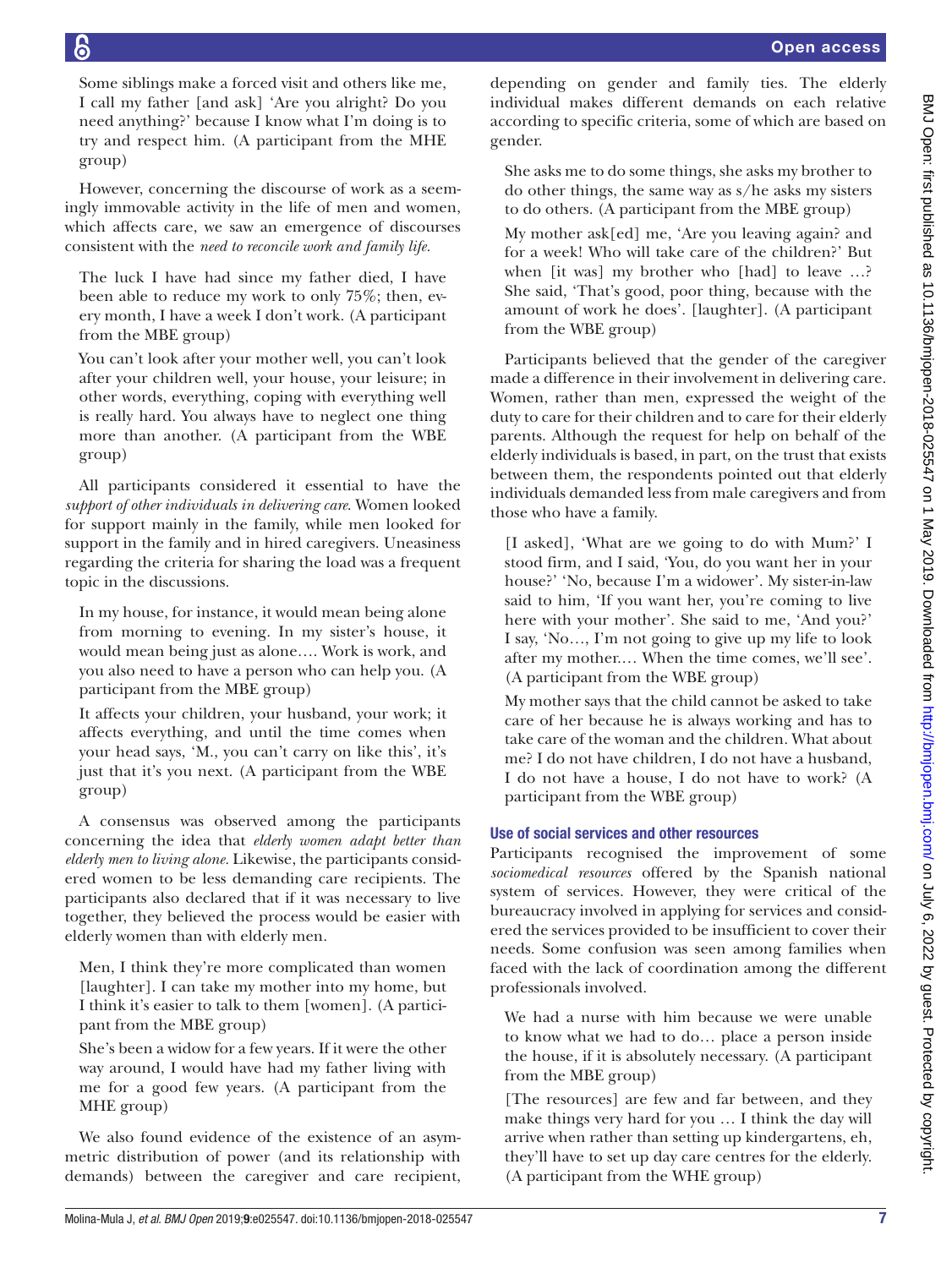Some participants considered that *new technologies* to be underused, partly because elderly individuals associate technology with complexity and partly because of the technology gap and lack of devices adapted to their abilities.

My mother has a mobile phone with a button that she presses and dials, and I have made her aware of the need to never forget her phone. For all intents and purposes, she is less alone now than before when she used to live with my father.… As soon as she calls me, I can arrange assistance. (A participant from the MHE group)

The care centre … my mother told my sister to put on the collar (telecare) herself.… I also gave her a mobile phone, but there was no way she could manage it [or] a laptop. She's attended a couple of courses, but digital technology—no way. (A participant from the MHE group)

Nursing homes emerged as an *alternative to an elderly individual's own home.* The participants held several opinions with regard to nursing homes, including opinions on the appropriate destination for dependents, the confusion around the negative connotations of nursing homes and nursing homes as the ultimate option despite the elderly individual's feelings of abandonment by the family. The participants' negative perceptions of nursing homes are consistent with the views portrayed in the media, which often depicts nursing homes as places to visit but not to live. Placing a family member in a nursing home is seen as abandonment; however, if it were necessary, the family would not hesitate to take the elderly individual into their own home. They felt the duty of care was met through this solution, independent of who would take up the caregiving responsibility and how it would be done. In fact, when working hours conflicted with the demand for care, rotating among children's homes was considered. Living with the family in these cases does not prevent isolation or the need to hire a home care services provider.

For her, of course, it's unthinkable to go into a home…. She says she'd rather die…. She usually says she hasn't had four children to end up being taken to a home. That's also true!. (A participant from the WBE group)

Entry into a home depends quite a lot on how they see themselves…. There may be some resistance, but in the end, they accept the situation. In my aunt's case, her entry into a home was from the hospital…, with my promise that if she got better and strove to improve, she would go back to her own home. (A participant from the MHE group)

#### **DISCUSSION**

This study examined the attitudes and beliefs of families regarding their elderly family members aged 75 years and

over who live alone, with consideration of gender and educational differences among the family members. The impact of changes in the family on the care of elderly individuals is well known[.28–31](#page-10-4) Although the idea that elderly individuals prefer to live alone rather than with their families is commonly known,  $4814$  this study's examination of the underlying structures of this living situation found that the actions and relationships related to the elderly individual's living alone notably modified the actions stemming from the *habitus* of this generation of elderly individuals. A survey by Boldy *et*  $a\tilde{t}^2$  of 3050 individuals aged 50–75 years examined the factors that affect elderly individuals' preference to live alone and found similar results.

Families interpret their elderly family members' choice to live alone as an effort to retain the ability to make their own decisions and, to a certain extent, their power and believe that these individuals may interpret the loss of the *habitu*s connected to where they have led important parts of their lives as giving up. $17$  Over the years, elderly individuals grow to appreciate the freedom that their own homes give them, and occasionally they come into conflict with their families, who tend to overprotect them. The home is considered a space of resistance where one wants to live the rest of his or her life. This was also found in other studies where the home is considered a space that provides autonomy, comfort and good quality of life. In addition, the location of the home determines accessibility and social networks. Most individuals prefer to receive assistance at home than to have to leave the home for assistance.<sup>[32](#page-10-5)</sup>

There is a clear gap between the elderly individuals' perception of his or her abilities and their family's perception. Elderly individuals tend to minimise their difficulties and consider themselves capable, whereas the family, especially women, focus on the risks involved in living alone.<sup>11 33</sup> In short, the permanency of an elderly individual continuing to live alone revolves partly around the social network that they rely on in difficult situations. These aspects were also found in the study by Ayalon, $10$ which described the factors of permanency in the home as: (A) family members' expectations regarding physical autonomy, (B) the concept of old age and (C) the responsibility to accept care.

In a traditional family that is based on the patriarchal model, the head of the household is the one who defines the logic of the field and has been the promoter of a symbolic system regarding family relationships that justifies the authority they hold.<sup>34</sup> Yet, the power they hold requires the complicity of the family for that power to be exercised, and it changes when circumstances change (for instance, with the emergence of the need to be cared for). The discourse adopted by family members shows that they find it difficult to hold this power in order to care for their elderly parents, as corroborated by Ayalon in previous studies. $35\frac{36}{10}$ 

This change in power requires the will of the children to take it on and to negotiate, using their skills as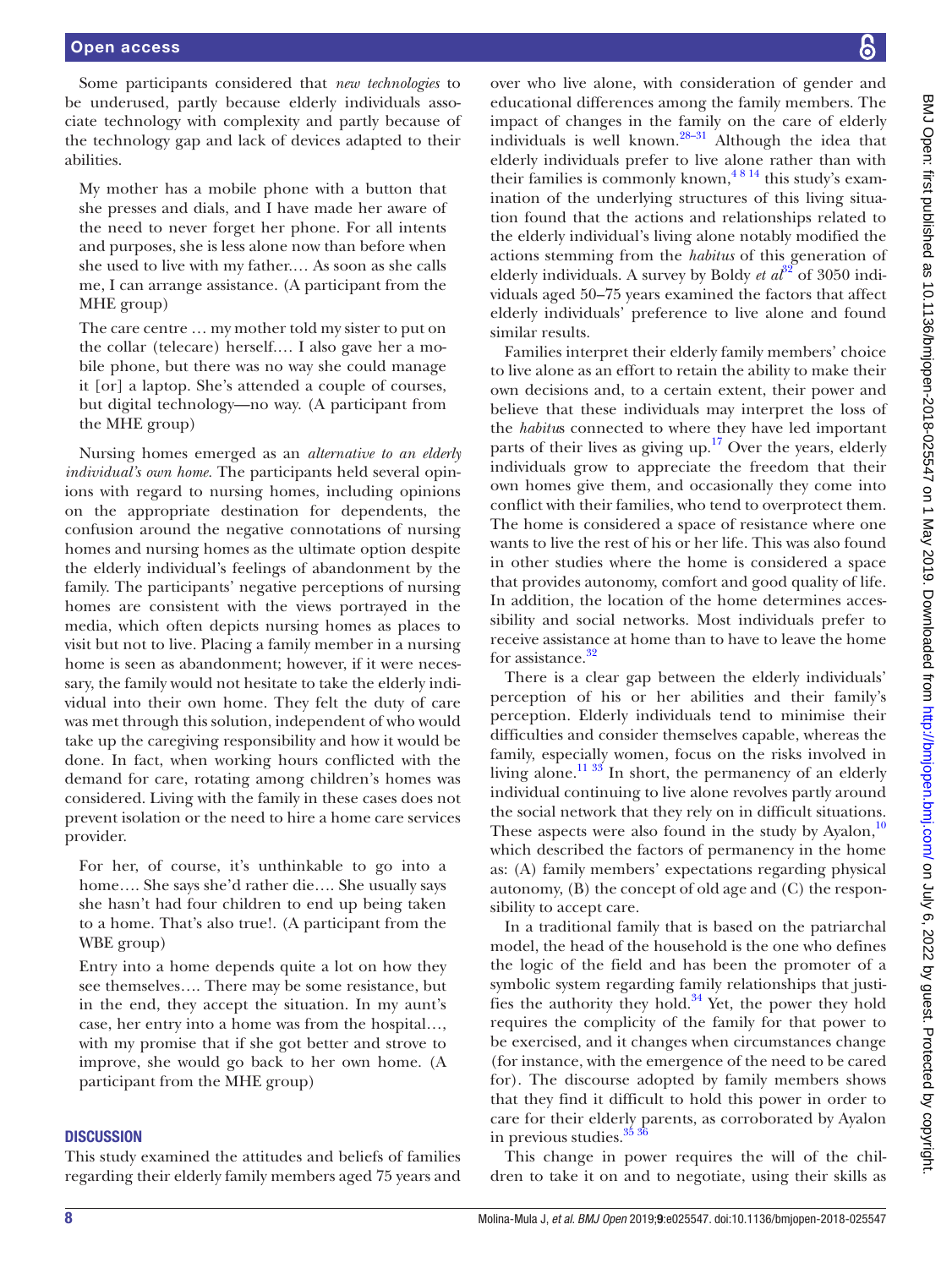leverage, especially when it comes to delivering care. Another aspect that is worth mentioning is the relationship between the legitimacy of the power of an agent and the possession of capital. In the relationship in which the activity of caring is established, the authority of the caregiver is more accepted if he or she has masculine characteristics from the perspective of some older people (eg, a working woman) or has a high level of education and access to information. Therefore, women incorporate behaviours that are linked to masculinity in order to exercise authority. The elderly individual maintains more control when the relative is a woman with a low level of education.[36](#page-10-8)

This study found that there were two main approaches in the care of elderly individuals: traditional and modern. In many cases, the elderly individual's living status was a provisional one for the family, who attempted to establish support mechanisms that would allow the individual to live more safely with more care. In an Australian study by Crisp *et al*, [36](#page-10-8) which included 517 individuals aged 55–94 years, available resources, physical capacity, age, family support, opinions of the family and social network determined the permanence of the living status of an elderly individual who lived alone.

Female university graduates tended to hire help, and they tried to modify the home environment to make it more accessible and safer for their elderly family members. However, as reported by the present participants, introducing any change into their environment was a source of conflict between the elderly individual and their family. Furthermore, when it was clear that the elderly individual would not be able to continue living alone, a home for the elderly was considered as an alternative. Many families recognised that this resource was most likely to be chosen if the decision depended exclusively on them. For families, a home for the elderly meant being in a safe environment where all care is guaranteed, but they recognised that this generation of elderly individuals, particularly those who preferred to live alone, did not view the situation the same way. Instead, they viewed it as abandonment. This possibility often placed the family members in direct conflict with the elderly individual. For the latter, it meant leaving familiar surroundings, losing their ability to make their own decisions and leaving their life in the hands of others. Walker *et*  $al^{15}$  and Ayalon<sup>10</sup> reported similar findings.

This study revealed that gender, age and family ties make up a system of social hierarchy with asymmetric power relationships. The principles on which an individual construct their social identity and the representations of the functions that correspond to each gender revolve around parents $^{37}$ ; women with higher education reported that elderly individuals demanded less attention from caregivers who were male or who had a family of their own. Bourdieu<sup>[34](#page-10-6)</sup> suggested that gender differentiation structures the whole social life, favouring androcentric structures. The results of this study were not surprising considering the social representations that place females in the domestic domain and males in the

public domain. Additionally, Adelantado *et al*<sup>88</sup> suggest that single women are viewed as survivors, with characteristics that enable them to persevere in this situation.

It is evident that the gender of the caregiver impacts the care provided. Women tend to intervene in problems at an earlier stage, whereas men wait and, if they can, delegate the caregiving tasks to women. Participants who were women believed that caregivers who were men were less emotionally involved, whereas participants who were men believed that caregivers who were women tended to magnify problems. Hiring services were viewed as a good option by participants who were men, who were usually less overprotective and tended to appreciate the freedom of the elderly individual more.<sup>30-32</sup>

In both female groups in the present study, the imprint of the traditional model that had marked them was clearly reflected. They viewed caregiving as a moral obligation. Female participants with basic or secondary education continued to assume the responsibility of caring for their elderly family members. They were often overburdened because they also had to care for the rest of the family and work outside the home. In contrast, women with more education had more resources and more socially recognised occupations. These women delegated a part of their caregiving responsibilities, although they continued to experience difficulties managing work and caregiving. Therefore, the two approaches coexisted, one from the more traditional perspective and the other from the more modern one, although both involved important costs for women.[38 39](#page-10-10)

The family recognised the importance of the government's elderly care services in promoting their personal autonomy and care. However, they were critical of the existing resources and the bureaucracy involved in applying for those resources. Family members also considered the assessment process and the search for information too lengthy and fragmented. As pointed out by some authors, existing resources designed to aid the elderly who live alone are insufficient.<sup>39–41</sup> Thereby, as confirmed by the participants, it is essential to offer necessary services to promote the independence of elderly individuals, to have flexible criteria to avail such services and easy access to the same.  $^\mathrm{31\,42}$ 

Family members seemed to agree that no resource currently available in the offerings of services would improve the situation of elderly individuals living alone, as much as the company (and if possible, live-in company) of a hired individual. In this context, Bazo<sup>[43](#page-10-14)</sup> emphasised the importance of social policies to take into account the perspectives of the family, to avoid their desertion of the functions of care they still carry out and to stop putting pressure on families rather than on the government. Likewise, the present findings confirmed that, regardless of their level of education, gender and social class, family members preferred a model in which the state plays the main role in providing welfare, without this involving the rejection of the leading role of the family in the care of elderly individuals.<sup>11</sup> <sup>44</sup> <sup>45</sup>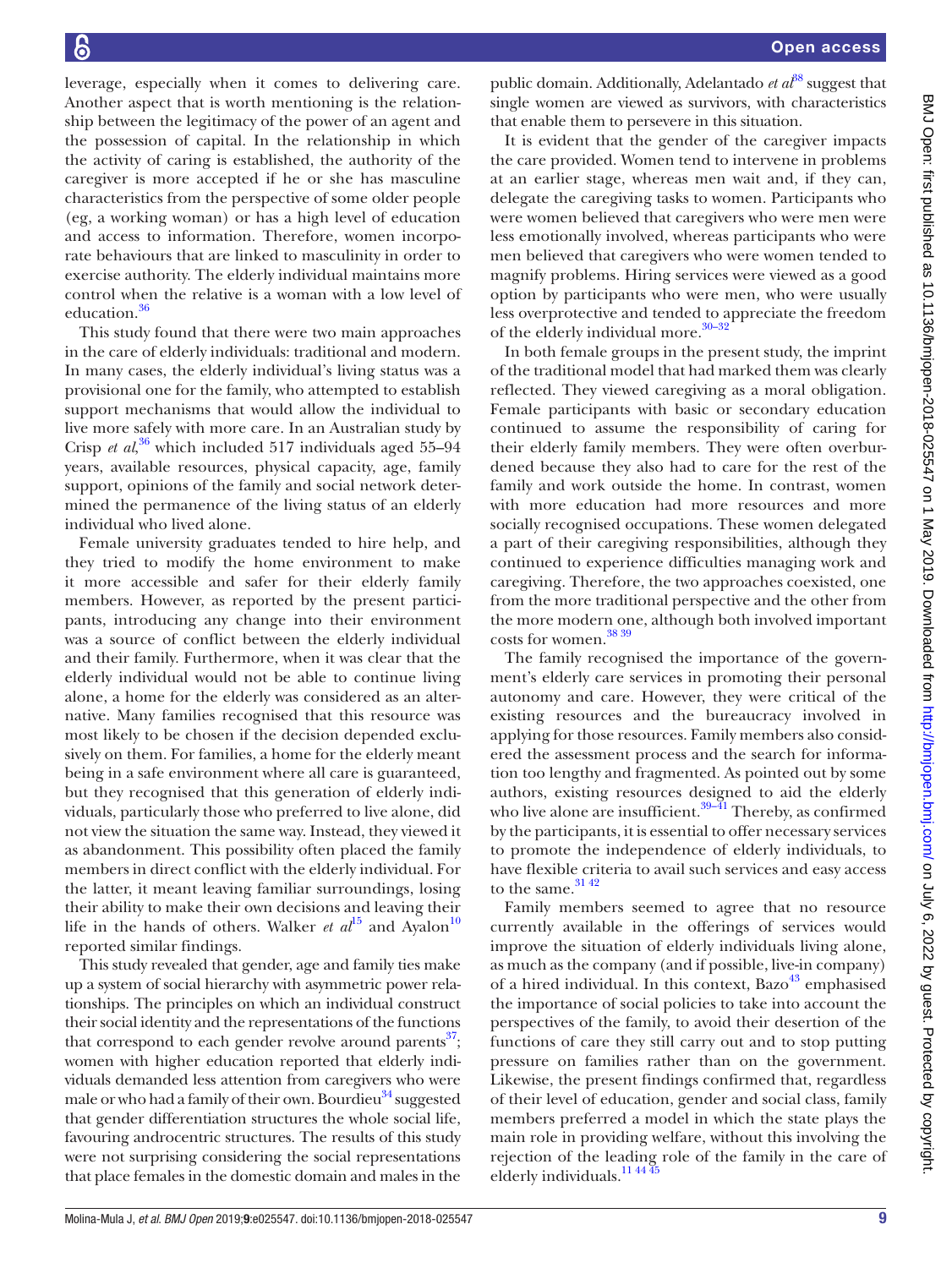#### Open access

This study has some limitations with regard to the data collection techniques. Although the use of discussion groups is a qualitative technique that allows deeper understanding of the discourses of the participants, when selected by means of an advertisement, the participants may not fully represent the families of the elderly who live alone. Another limitation of the study was that the participants had not been chosen from different cultural groups, which may have changed the discourse. Finally, other sociodemographic characteristics of the participants that were not analysed in this study, such as age and economic status, may have been of interest.

#### **CONCLUSIONS**

For elderly individuals living alone, their own home provides them a sense of security and freedom, and it helps them retain their independence. However, this living situation may lead to conflict with other family members, whose support they need to be able to live alone. The changes in family members' roles pertaining to care and the resistance of elderly individuals to introducing changes into their environment and their way of living complicate the relationship between these elderly individuals and their families, with friction arising over matters related to care needs. Often, they need professionals to deal with these issues.

The results of this study reveal the importance of improving access to sociomedical resources to address all the needs of elderly individuals and their families. Specifically, these resources should match the needs of the population—including both families that have a more traditional view and those that have a more modern view—and reflect policies that promote gender equality.

The results of this study were compared with those obtained in other studies conducted in similar social, historical and cultural contexts. It was observed that family members of elderly individuals living alone describe the same limiting factors, though in different ways. Indeed, the care of elderly individuals poses a challenge to those in charge of sociomedical and social policies, their family members and the elderly individuals themselves. Adequate support should be provided at reasonable costs in order to maintain the quality of life and care of dependent elderly individuals and to meet the needs of their family members who, in our society, assume most of the responsibility of their care.

Acknowledgements The authors would like to thank the participants of this study for their effort and sincerity, and their elderly family members for opening the doors of their homes. References

Contributors JG-E and JM-M conceived and designed the experiments; JM-M and JG-E led the discussion groups; all authors analysed the data; AM-N contributed reagents/materials/analysis tools; JM-M and JG-E wrote the paper and reviewed and edited the manuscript.

Funding This study was funded by the Spanish Health Research Fund (Fondo de Investigación Sanitaria) of the Carlos III Health Institute, which reports to the Spanish Ministry of Economy and Competitiveness (PI09/90248).

Competing interests None declared.

#### Patient consent for publication Obtained.

Ethics approval The study protocol was also assessed and approved by the Research Commission and the Ethics Committee of the University of the Balearic Islands and the Clinical Research Ethics Committee of the Balearic Islands.

Provenance and peer review Not commissioned; externally peer reviewed.

Data sharing statement In a private database, the interviews and focal groups transcribed have been stored as personal information.

Open access This is an open access article distributed in accordance with the Creative Commons Attribution Non Commercial (CC BY-NC 4.0) license, which permits others to distribute, remix, adapt, build upon this work non-commercially, and license their derivative works on different terms, provided the original work is properly cited, appropriate credit is given, any changes made indicated, and the use is non-commercial. See: [http://creativecommons.org/licenses/by-nc/4.0/.](http://creativecommons.org/licenses/by-nc/4.0/)

#### **REFERENCES**

- <span id="page-9-0"></span>1. UN. *Life tables obtained from World Population Prospects: The 2002 Revision*. New York: United Nations Population Division, 2015.
- <span id="page-9-1"></span>2. EUROSTAT. *Ageing characterizes the demographic perspectives of European societies*. Belgium: Eurostat, 2016.
- <span id="page-9-2"></span>3. Eguren N. *Familia y Estado: El reparto del bienestar [Family and State: The sharing of welfare]. Ábaco 2001, 29-30*:101–12.
- <span id="page-9-3"></span>4. Ussel de JI. El envejecimiento en España: situación actual y tendencias. *Anales de la Real Academia de Ciencias Morales y Políticas* 2015;92:51–74.
- <span id="page-9-4"></span>5. Bazo MT, Domínguez–Alcón C. Los cuidados familiares de salud en las personas ancianas y las políticas sociales [Family health care in the elderly and social policies]. *Revista Española de Investigaciones sociológicas* 1996;73:45–56.
- 6. Bover A. *Cuidadores informales de salud del ambito domiciliario: Percepciones y estrategias de cuidado ligadas al género y a la generación [Informal home health care providers: Perceptions and care strategies linked to gender and generation]*. Palma de Mallorca: Universidad de las Islas Baleares, 2004.
- <span id="page-9-5"></span>7. Martín C. *et al*Lien familial et intégration. In: de Singly F, Martin C, Bertaux-Wiame I, Maruani M, Commaille J, . eds. *La famille en question. Etat de la recherche*. Paris: Syros, 1996:91–6.
- <span id="page-9-6"></span>8. Informa I. *Las personas mayores en España [Older people in Spain]*. Madrid: IMSERSO, 20142015.
- <span id="page-9-7"></span>9. Faria DF, Dauenhauer JA, Steitz DW. Fostering social work gerontological competencies: qualitative analysis of an intergenerational service-learning course. *[Gerontol Geriatr Educ](http://dx.doi.org/10.1080/02701960903578378)* 2010;31:92–113.
- <span id="page-9-8"></span>10. Ayalon L. Perceptions of old age and aging in the continuing care retirement community. *Int Psychogeriatr* 2015;27:611–20.
- <span id="page-9-9"></span>11. Esparza Catalán C, Abellán García A. *Encuesta de Discapacidad, Autonomía personal y situaciones de Dependencia (EDAD 2008). Primeros resultados. Datos 2008 [Survey on Disability, Personal Autonomy and Dependency Situations (AGE 2008). First results. Data 2008*. Madrid: INE, 2008.
- <span id="page-9-10"></span>12. Rosenmayr L, Koekeis E. Aging and society: An introduction to social gerontology (pp. 95–119). Williamson JB, *Marriage, family and friendships*. New York: Rinehart & Winston, 1963.
- <span id="page-9-11"></span>13. Wilson G. I am the eyes and she arms: changes in gender roles in advanced age. In: Arbes S, Ginn J, eds. *Relationship between gender and aging: Sociological approach*. Madrid: Nancea, 1996:141–62.
- <span id="page-9-12"></span>14. Walker A. A European perspective on quality of life in old age. *[Eur J](http://dx.doi.org/10.1007/s10433-005-0500-0)  [Ageing](http://dx.doi.org/10.1007/s10433-005-0500-0)* 2005;2:2–12.
- <span id="page-9-13"></span>15. Walker J, Crotty BH, O'Brien J, *et al*. Addressing the Challenges of Aging: How Elders and Their Care Partners Seek Information. *[Gerontologist](http://dx.doi.org/10.1093/geront/gnw060)* 2017;57:955–62.
- <span id="page-9-14"></span>16. Kivnick HQ. Living Gerontology: Providing Long-Distance, Long-term Care. *[Gerontologist](http://dx.doi.org/10.1093/geront/gnw107)* 2017;57:54–60.
- <span id="page-9-15"></span>17. Bourdieu P. *Capital, cultural, escuela y espacio social [Cultural Capital, school and social space]*. Madrid: Siglo, 1997.
- <span id="page-9-16"></span>18. Guba EG, Lincoln S. Paradigmatic controversies, contradiction and emerging confluences. In: Denzin NK, Lincoln YS, *The Sage Handbook of Qualitative research*. 3th edn. Thousand Oaks: Sage, 2005:191–215.
- <span id="page-9-17"></span>19. Bourdieu P. *Intelectuales, política y poder*. 129. Eudeba: Buenos Aires, 1999.
- <span id="page-9-18"></span>20. Potter J, Wetherell M. Discourse and Social Psychology: Beyond Attitudes and Behaviour. Potter J, *Two kinds of natural, Discourse Studies*. 4. London: Sage, 1987:539–42.
- <span id="page-9-19"></span>21. Gómez R, Flores G, Gil J, *et al*. *Aspectos básicos sobre el análisis de datos cualitativos, cap.11 En: Metodología de la investigación*